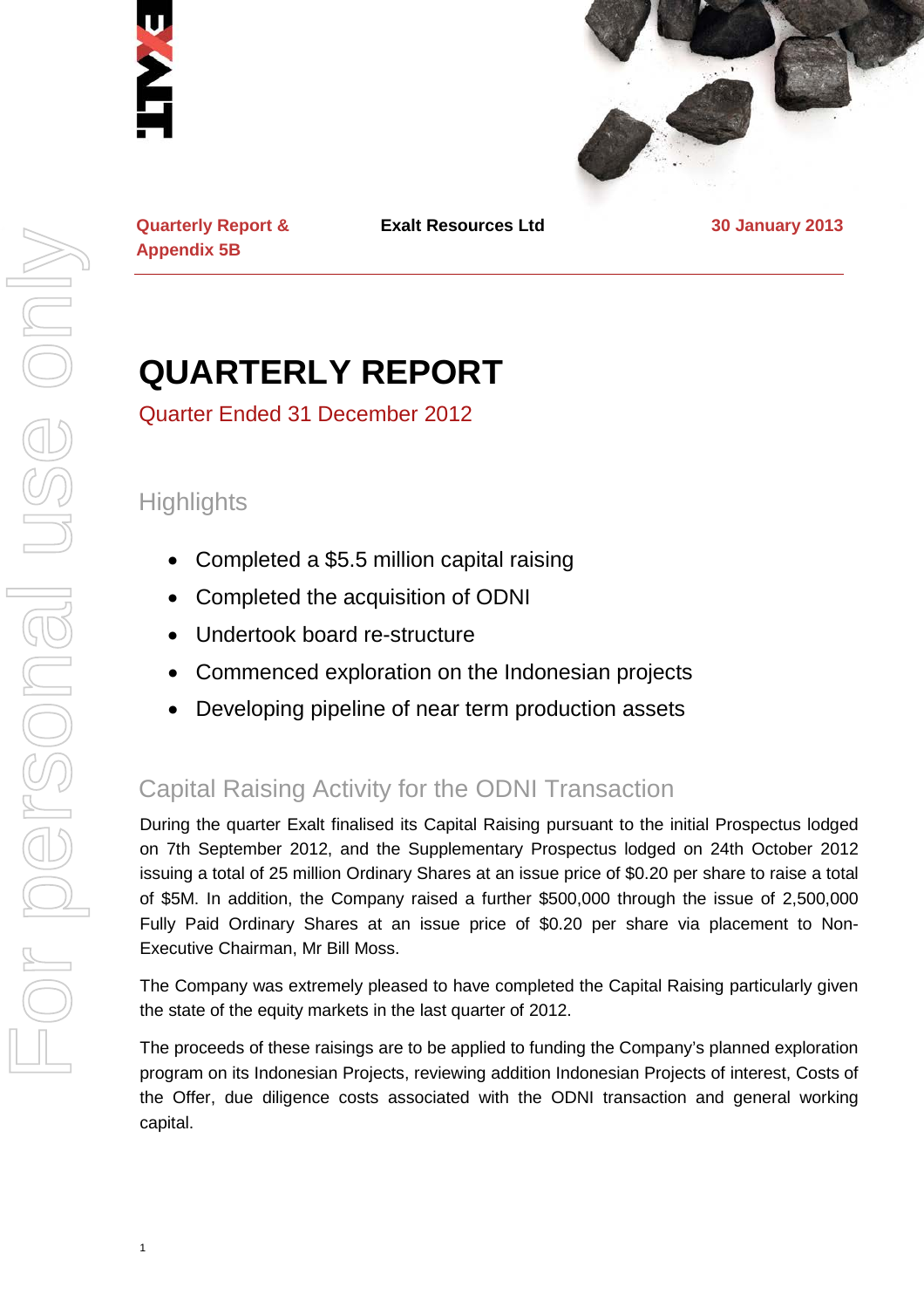

# Completion of the ODNI Transaction

With the Capital Raising completed, Exalt shareholder approval obtained and other conditions precedent satisfied, Exalt completed the ODNI transaction during the quarter. ODNI, is a Singaporean based Company that has secured the rights to acquire an interest in a number of prospective coal mining projects in the East Kalimantan and Central Kalimantan regions of Indonesia.

As a result of the ODNI Transaction completing and the associated capital raisings the Capital Structure of the Company is as follows:

| <b>EXALT RESOURCES CAPITAL</b><br><b>STRUCTURE</b>                                                                                          | <b>SHARES</b> | $\frac{9}{6}$ | <b>OPTIONS</b> | <b>PERFORMANCE</b><br><b>SHARES(4)</b> |
|---------------------------------------------------------------------------------------------------------------------------------------------|---------------|---------------|----------------|----------------------------------------|
| Existing prior to Capital Raising <sup>(1)</sup>                                                                                            | 28,875,003    | 39.5          | 16,008,568     | Nil                                    |
| Issued to Odni Vendors <sup>(2)</sup>                                                                                                       | 16,666,667    | 22.8          | 30,000,000     | 66,000,000                             |
| Issued to MD (options), Non-<br>Executive Chairman, new<br>investors (shares), Lead<br>Manager (options) under the<br>ODNI Transaction. (3) | 27,500,000    | 37.7          | 15,000,000     | 18,000,000                             |
| <b>Total following completion of</b><br>the Odni Transaction and<br><b>Capital Raisings</b>                                                 | 73,041,670    | 100%          | 61,008,568     | 84,000,000                             |

1. 5,998,339 shares escrowed until 26/5/13. Option exercise price \$0.20, expiry 31/12/15; 8,032,781 escrowed until 26th May 2013.

2. Escrowed until 24/11/13. Will be increased to 25 million shares to Odni Vendors on BIG inclusion on CNC list. Options: 10 million - exercise

price \$0.20, expiry 21/11/14 & 20 million - exercise price \$0.50 expiry 21/11/15.

3. MD/CEO, issued 600,000 exercise price \$0.20 expiry 21/11/16 and 2.4 million exercise price \$0.50 expiry 21/11/16, Non Exec Chair,

2,000,000 \$0.20, 21/11/16 Exp, Lead Manager 10,000,000 \$0.20, Exp 21/11/14

4. Performance Shares: One third upon 500KT coal production (within 2yrs) ; one third upon JORC reserve of 50MT (within 3 years) ; one third upon JORC Resource of 400MT (within 3 yrs)

# Board Re-Structure

On 22 October 2012, the Company announced the appointment of Mr Bill Moss AM as Independent Non-Executive Chairman.

With the completion of the ODNI transaction, the Board undertook a re-structure which included the formal appointment of the Company's Singapore and Indonesian based Directors Mr Edward Lee and Mr Romy Soekarno, the appointment of Mr Robert Whitton and Mr Peter Dykes and the resignation of founding Non-Executive Directors Mr Emmanuel Correia and Mr James Malone.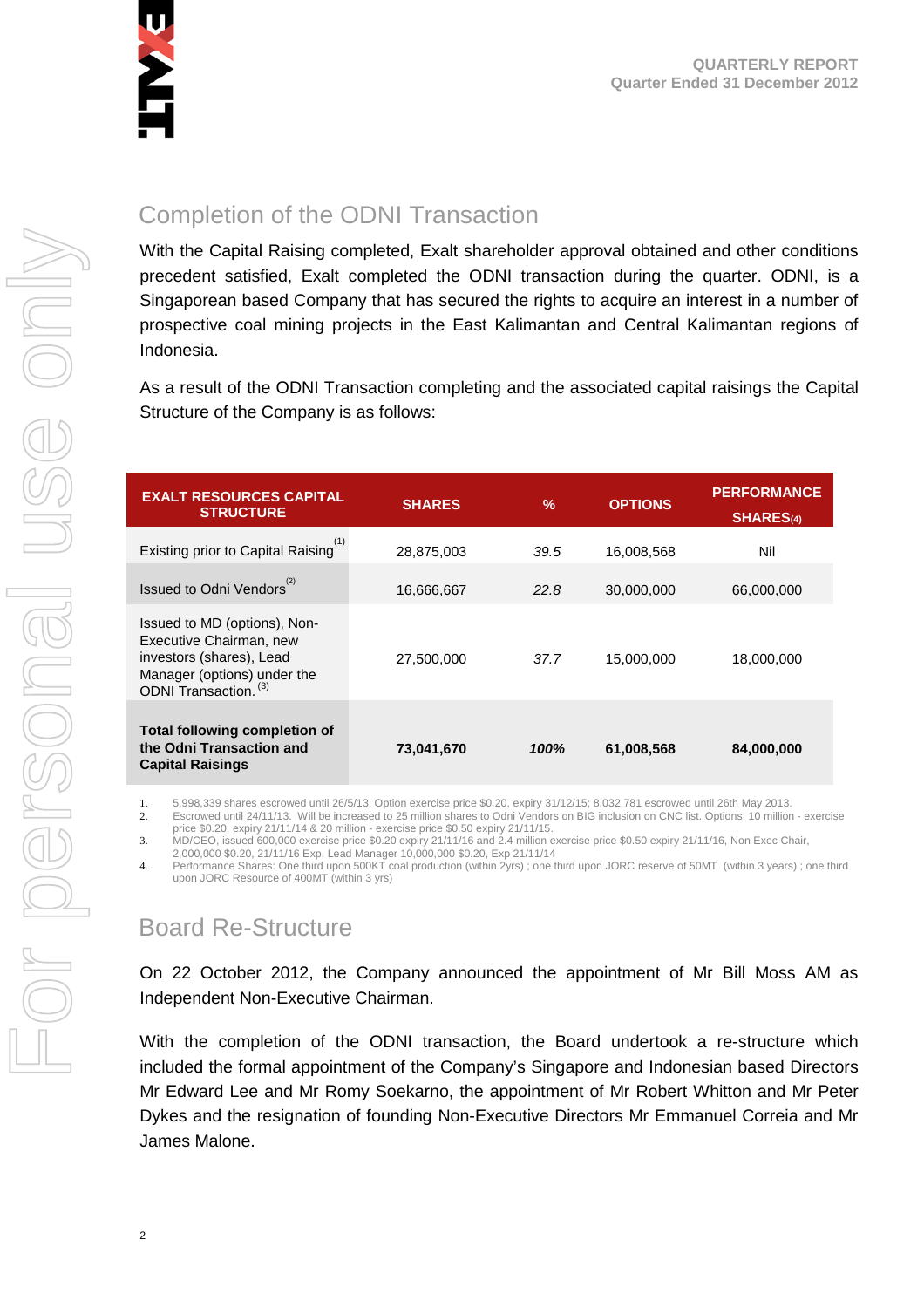

# Indonesian Exploration

Exploration activity commenced soon after the successful capital raising on 16 November 2012.

### PT Karindangan ("Karin")

During the quarter, a mapping study of Karin commenced, although wet weather has somewhat hampered the mapping process. Mapping results for approximately 60% of the Karin concession are expected in the first quarter of 2013, with exploration drilling to follow shortly thereafter, depending on results.

### PT Mitra Maju Bangun Persada ("MMBP")

Mapping is also underway on the MMBP concession, with preliminary results expected in the first quarter of 2013.

### PT Bakti Inti Guna ("BIG")

A mapping report and exploration target has already been established for the BIG concession, with verification sampling to commence in the next few weeks, ahead of an anticipated drilling program.

# Indonesian Production Pipeline

The Company has continued to actively pursue an interest in a number of near term production assets. This pipeline of production assets will be a key component in establishing near term cash flow and shareholder value.

The objective of the near-term production strategy is to generate near term cash flow through the development of a pipeline of good quality assets capable of staged expansion, with minimal infrastructure and logistical hurdles.

Further details on the strategy and progress will be released during the current quarter.

# New South Wales Based Projects

### EL7667

A renewal of EL 7667 for a further two years with an approximate 50% reduction was lodged on the 10th December 2012. The company believes that this renewal is likely to be granted.

The Company is assessing its options in relation to the further development of the NSW projects.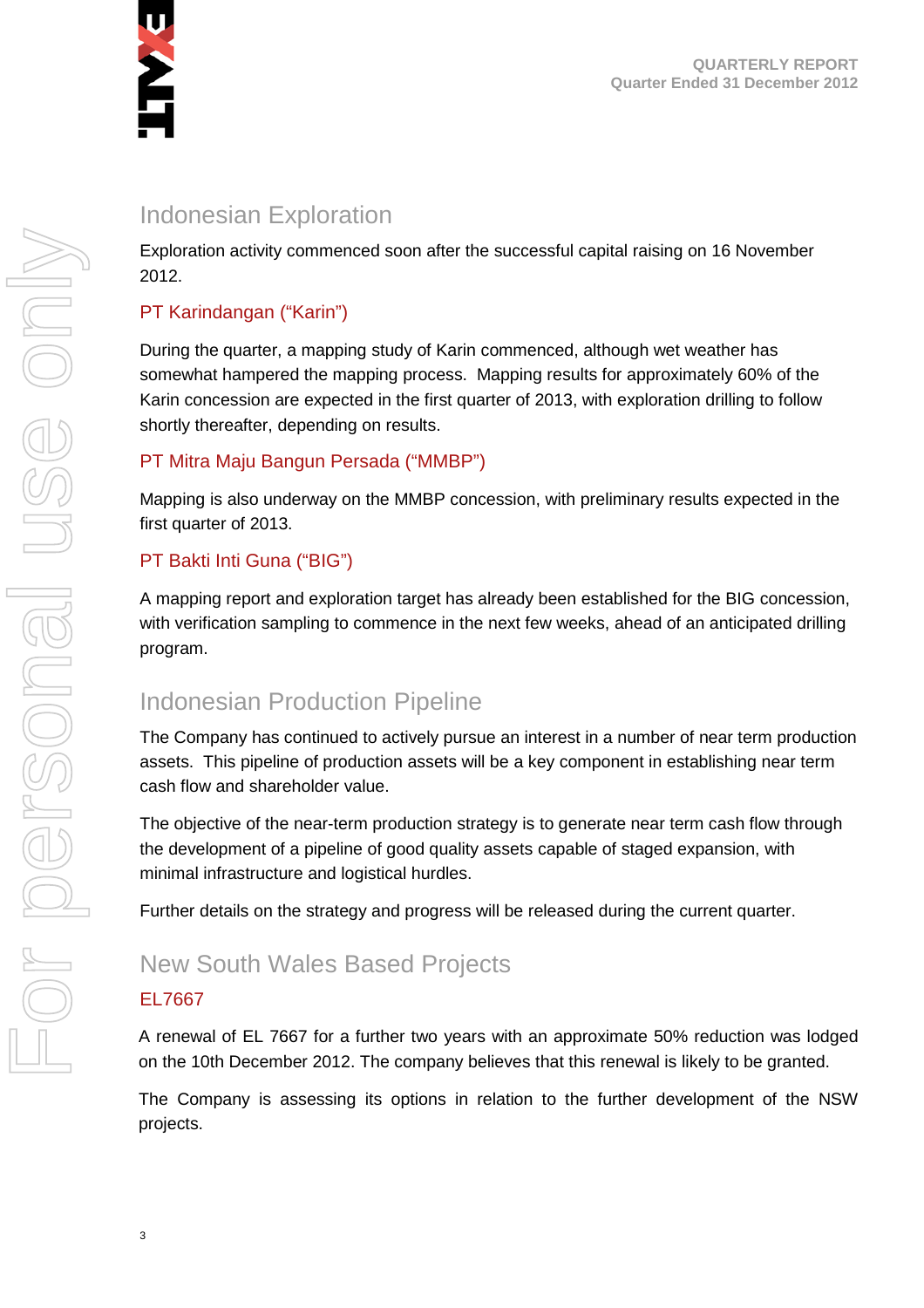

# **Appendix 5B**

# Mining exploration entity quarterly report

Introduced 01/07/96 Origin Appendix 8 Amended 01/07/97, 01/07/98, 30/09/01, 01/06/10, 17/12/10 Name of entity

### EXALT RESOURCES LTD

#### ABN Quarter ended ("current quarter")

17 145 327 617 31 DECEMBER 2012

### Consolidated statement of cash flows

|                  |                                                                                | Current quarter | Year to date |  |
|------------------|--------------------------------------------------------------------------------|-----------------|--------------|--|
|                  | Cash flows related to operating activities                                     | \$A'ooo         | (6 months)   |  |
|                  |                                                                                |                 | $A'$ ooo     |  |
| 1.1              | Receipts from product sales and related<br>debtors                             |                 |              |  |
| 1,2              | Payments for (a) exploration & evaluation<br>(b) development<br>(c) production | (112)           | (n2)         |  |
|                  | (d) administration                                                             | (232)           | (681)        |  |
| 1.3              | Dividends received                                                             |                 |              |  |
| 1.4              | Interest and other items of a similar nature<br>received                       | 17              | 36           |  |
| 1.5              | Interest and other costs of finance paid                                       |                 |              |  |
| $1.6\phantom{0}$ | Income taxes paid                                                              |                 |              |  |
| 1.7              | Other (provide details if material)                                            |                 |              |  |
|                  | Due Diligence costs - ODNI transaction                                         | (777)           | (1,167)      |  |
|                  |                                                                                | (1,104)         | (1,924)      |  |
|                  | <b>Net Operating Cash Flows</b>                                                |                 |              |  |
|                  |                                                                                |                 |              |  |
|                  | Cash flows related to investing activities                                     |                 |              |  |
| 1.8              | Payment for purchases of: (a) prospects                                        | (677)           | (677)        |  |
|                  | (b) equity investments                                                         |                 |              |  |
|                  | (c) other fixed assets                                                         |                 |              |  |
| 1.9              | Proceeds from sale of:<br>(a) prospects                                        |                 |              |  |
|                  | (b) equity investments                                                         |                 |              |  |
|                  | (c) other fixed assets                                                         |                 |              |  |
| 1.10             | Loans to other entities                                                        |                 |              |  |
| 1.11             | Loans repaid by other entities                                                 |                 |              |  |
| 1.12             | Other (provide details if material)                                            |                 |              |  |
|                  |                                                                                | (677)           | (677)        |  |
|                  | Net investing cash flows                                                       |                 |              |  |
| 1.13             | Total operating and investing cash flows<br>(carried forward)                  | (1,781)         | (2, 601)     |  |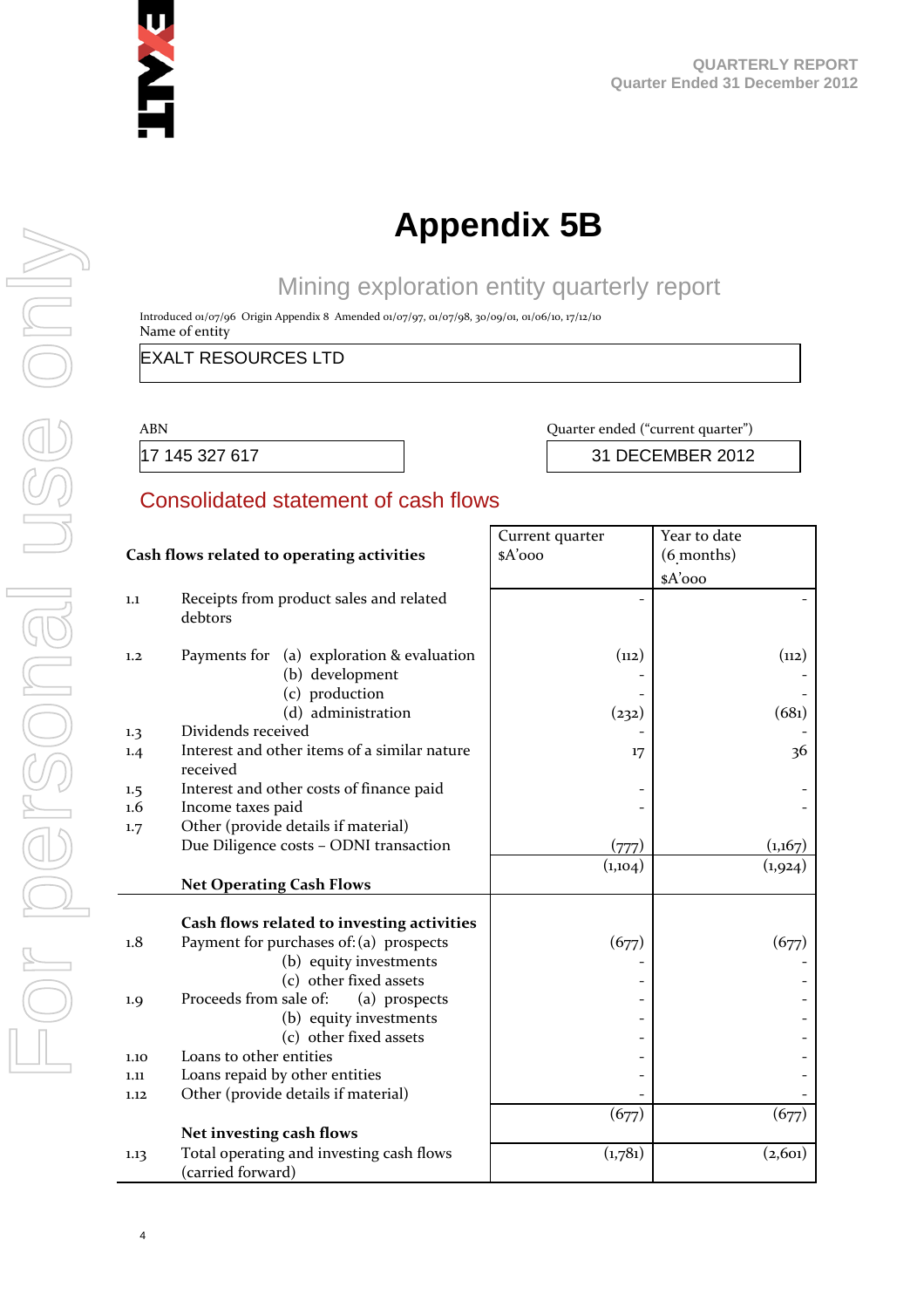

| 1.13 | Total operating and investing cash flows<br>(brought forward) | (1,781) | (2, 601) |
|------|---------------------------------------------------------------|---------|----------|
|      |                                                               |         |          |
|      | Cash flows related to financing activities                    |         |          |
| 1.14 | Proceeds from issues of shares, options, etc.                 | 5,500   | 5,500    |
| 1.15 | Proceeds from sale of forfeited shares                        |         |          |
| 1.16 | Proceeds from borrowings                                      |         |          |
| 1.17 | Repayment of borrowings                                       |         |          |
| 1.18 | Dividends paid                                                |         |          |
| 1.19 | Other (provide details if material)                           |         |          |
|      | Capital raising costs                                         | (316)   | (475)    |
|      | Net financing cash flows                                      | 5,184   | 5,025    |
|      |                                                               |         |          |
|      | Net increase (decrease) in cash held                          | 3,403   | 2,424    |
| 1.20 | Cash at beginning of quarter/year to date                     | 1,577   | 2,556    |
| 1.21 | Exchange rate adjustments to item 1.20                        |         |          |
| 1.22 | Cash at end of quarter                                        | 4,980   | 4,980    |

### Payments to directors of the entity and associates of the directors

### Payments to related entities of the entity and associates of the related entities

|      |                                                                  | Current quarter |
|------|------------------------------------------------------------------|-----------------|
|      |                                                                  | \$A'000         |
|      |                                                                  |                 |
| 1.23 | Aggregate amount of payments to the parties included in item 1.2 | 216             |
|      |                                                                  |                 |
| 1.24 | Aggregate amount of loans to the parties included in item 1.10   |                 |

### 1.25 Explanation necessary for an understanding of the transactions

These payments include Non-Executive Director Fees, Salary to the Managing Director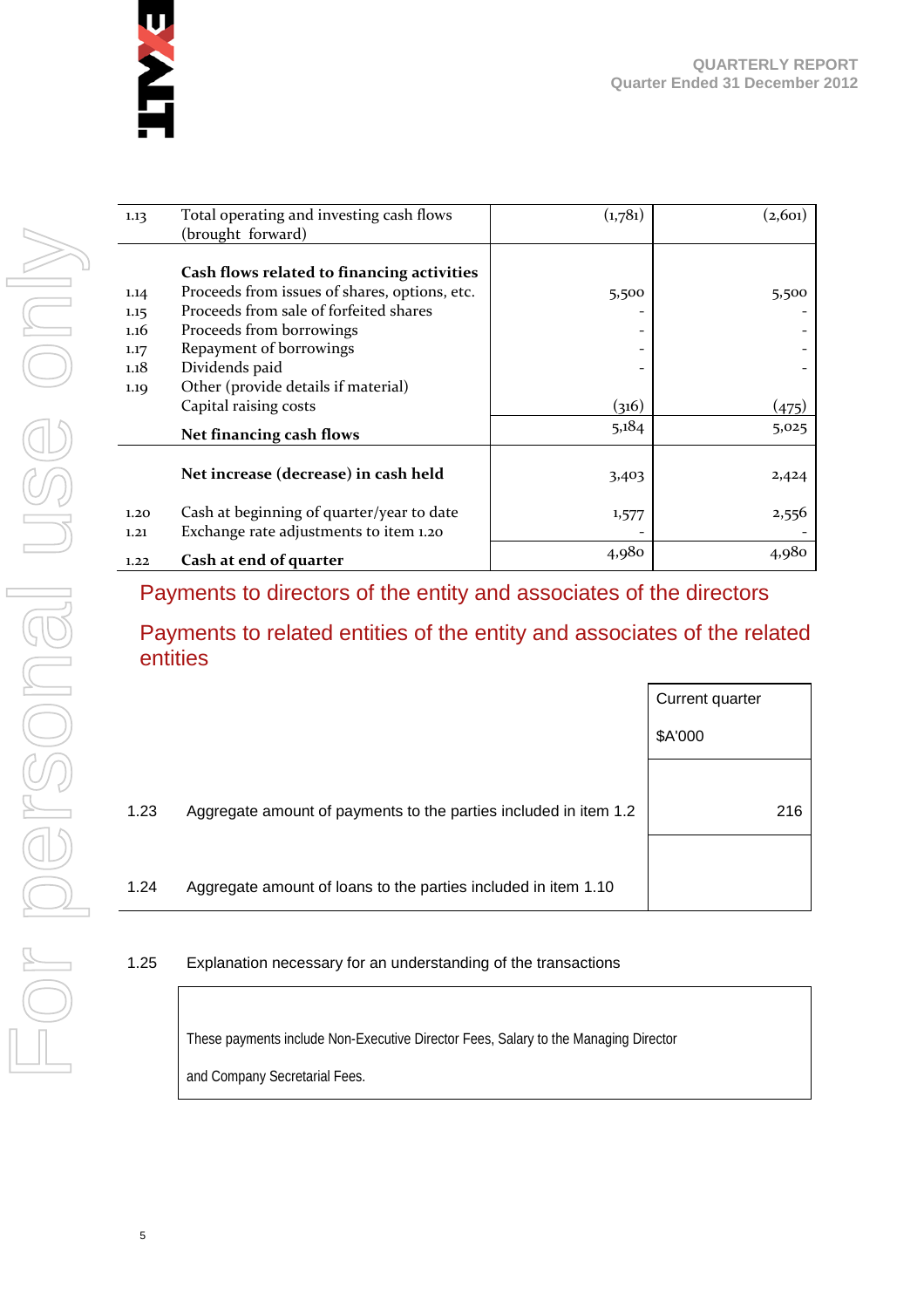

For personal use only For personal use onN

# Non-cash financing and investing activities

- 2.1 Details of financing and investing transactions which have had a material effect on consolidated assets and liabilities but did not involve cash flows
- 2.2 Details of outlays made by other entities to establish or increase their share in projects in which the reporting entity has an interest

# Financing facilities available

*Add notes as necessary for an understanding of the position.*

|     |                             | Amount available<br>\$A'ooo | Amount used<br>$A'$ 000 |
|-----|-----------------------------|-----------------------------|-------------------------|
| 3.1 | Loan facilities             | -                           |                         |
| 3.2 | Credit standby arrangements | -                           |                         |

### Estimated cash outflows for next quarter

|     |                            | $A'$ 000                 |
|-----|----------------------------|--------------------------|
| 4.1 | Exploration and evaluation | 450                      |
| 4.2 | Development                | $\overline{\phantom{0}}$ |
| 4.3 | Production                 | $\overline{\phantom{0}}$ |
| 4.4 | Administration             | 350                      |
|     | <b>Total</b>               | 800                      |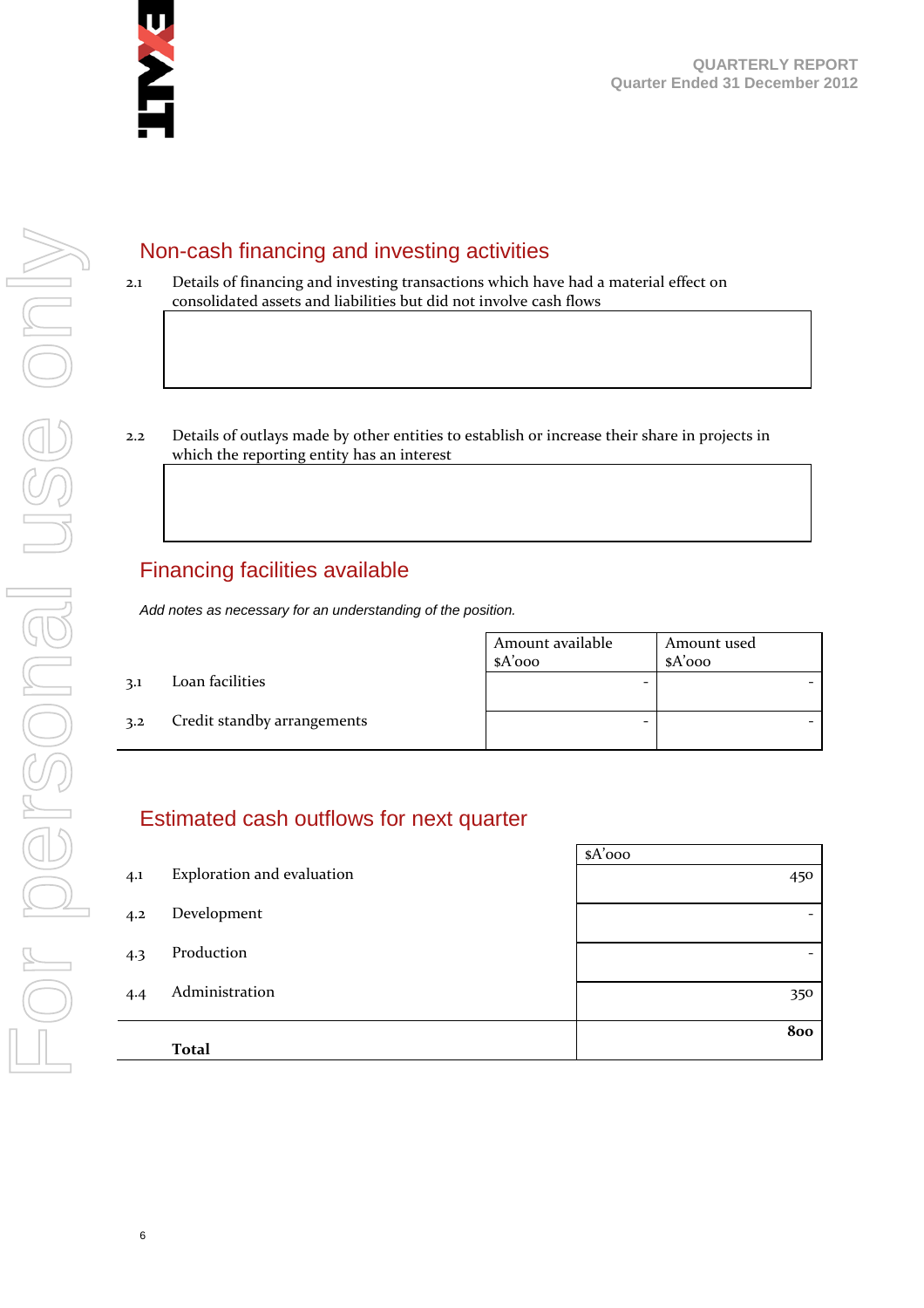

Reconciliation of cash

| Reconciliation of cash at the end of the quarter (as<br>shown in the consolidated statement of cash flows)<br>to the related items in the accounts is as follows. |                                           | Current quarter<br>$A'$ 000 | Previous quarter<br>$A'$ 000 |
|-------------------------------------------------------------------------------------------------------------------------------------------------------------------|-------------------------------------------|-----------------------------|------------------------------|
| 5.1                                                                                                                                                               | Cash on hand and at bank                  | 4,980                       | 1,577                        |
| 5.2                                                                                                                                                               | Deposits at call                          |                             |                              |
| 5.3                                                                                                                                                               | Bank overdraft                            |                             |                              |
| 5.4                                                                                                                                                               | Other (provide details)                   |                             |                              |
|                                                                                                                                                                   | Total: cash at end of quarter (item 1.22) | 4,980                       | 1,577                        |

# Changes in interests in mining tenements

|     |                                                | Tenement  | Nature of interest                  | Interest at | Interest at |
|-----|------------------------------------------------|-----------|-------------------------------------|-------------|-------------|
|     |                                                | reference | (note (2))                          | beginning   | end of      |
|     |                                                |           |                                     | of quarter  | quarter     |
| 6.1 | Interests in mining<br>tenements relinquished, | EL 7667   | During the Quarter the              | 100%        | 100%        |
|     | reduced or lapsed                              |           | Company submitted a                 |             |             |
|     |                                                |           | Exploration<br>License              |             |             |
|     |                                                |           | Renewal Application for             |             |             |
|     |                                                |           | approximately 49% of                |             |             |
|     |                                                |           | the existing EL 7667                |             |             |
|     |                                                |           | Nyngan Project. As at               |             |             |
|     |                                                |           | the date of this report,            |             |             |
|     |                                                |           | this application is still           |             |             |
|     |                                                |           | being processed.                    |             |             |
| 6.2 | Interests in mining                            |           | Rights<br>varying<br>to             |             |             |
|     | tenements acquired or                          |           | interests<br>certain<br>in          |             |             |
|     | increased                                      |           | Indonesian<br>Coal                  |             |             |
|     |                                                |           | through<br>Projects<br>the          |             |             |
|     |                                                |           | acquisition<br>of<br><b>ODNI</b>    |             |             |
|     |                                                |           |                                     |             |             |
|     |                                                |           | Holdings<br>including               |             |             |
|     |                                                |           | Project MMBP, BIG and               |             |             |
|     |                                                |           | Karin. Please refer to              |             |             |
|     |                                                |           | 7 <sup>th</sup><br>Prospectus dated |             |             |
|     |                                                |           | 2012<br>September<br>for            |             |             |
|     |                                                |           | further details.                    |             |             |
|     |                                                |           |                                     |             |             |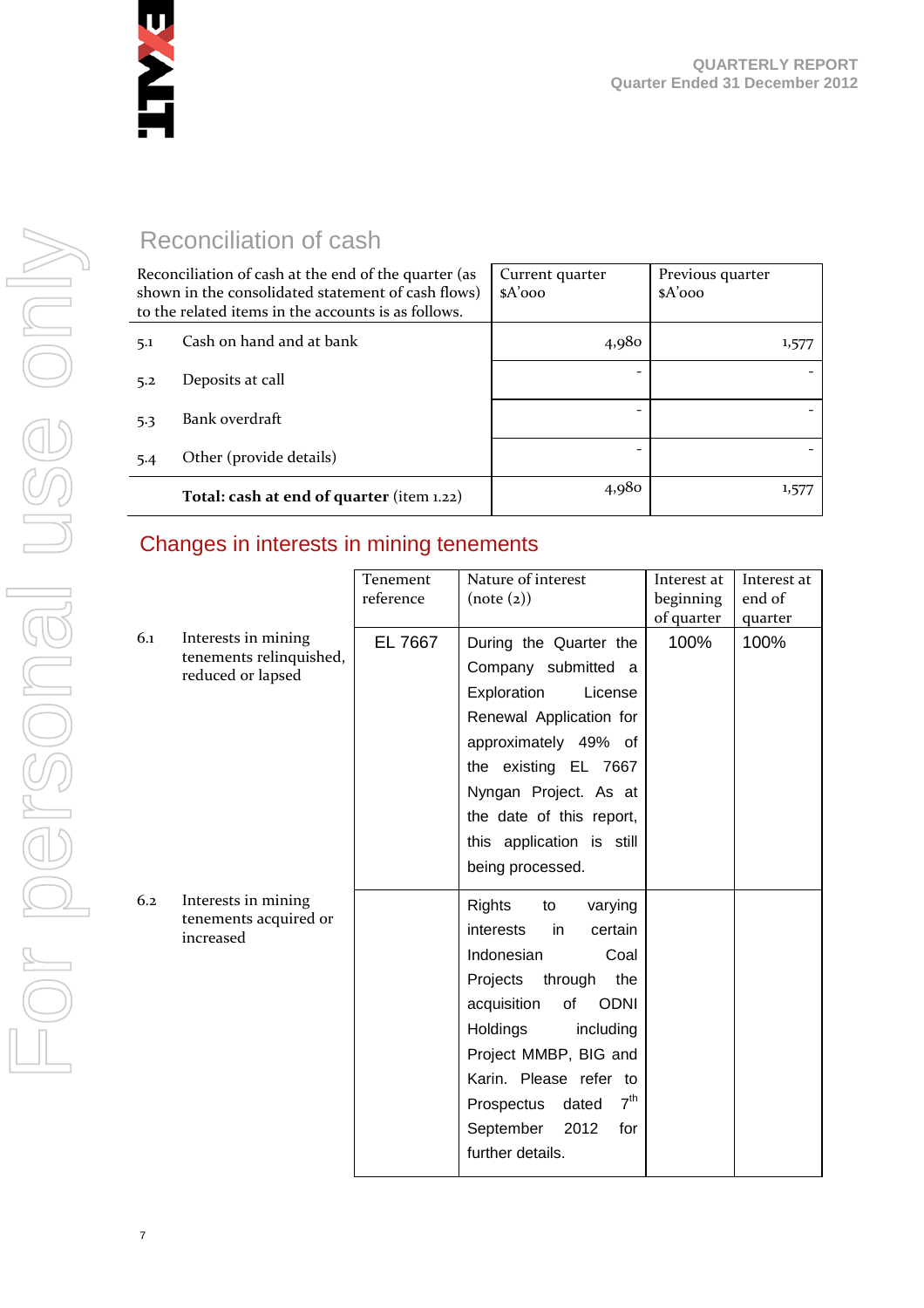

### Issued and quoted securities at end of current quarter

*Description includes rate of interest and any redemption or conversion rights together with prices and dates.*

|     |                                     | Total number | Number quoted  | Issue price per<br>security (see | Amount paid up                       |
|-----|-------------------------------------|--------------|----------------|----------------------------------|--------------------------------------|
|     |                                     |              |                | note 3) (cents)                  | per security (see<br>note 3) (cents) |
| 7.1 | Preference                          | Nil          | $\overline{a}$ |                                  |                                      |
|     | <sup>+</sup> securities             |              |                |                                  |                                      |
|     | (description)                       |              |                |                                  |                                      |
| 7.2 | Changes during<br>quarter           |              |                |                                  |                                      |
|     | (a) Increases                       |              |                |                                  |                                      |
|     | through issues                      |              |                |                                  |                                      |
|     | (b) Decreases                       |              |                |                                  |                                      |
|     | through returns<br>of capital, buy- |              |                |                                  |                                      |
|     | backs,                              |              |                |                                  |                                      |
|     | redemptions                         |              |                |                                  |                                      |
| 7.3 | +Ordinary                           | 73,041,670   | 50,376,664     | \$0.20                           | \$0.20                               |
|     | securities                          |              |                |                                  |                                      |
| 7.4 | Changes during                      |              |                |                                  |                                      |
|     | quarter                             | 44,166,667   | 27,500,000     | \$0.20                           | \$0.20                               |
|     | (a) Increases<br>through issues     |              |                |                                  |                                      |
|     | (b) Decreases                       |              |                |                                  |                                      |
|     | through returns                     |              |                |                                  |                                      |
|     | of capital, buy-<br>backs           |              |                |                                  |                                      |
| 7.5 | <sup>+</sup> Convertible            | Nil          |                |                                  |                                      |
|     | debt                                |              |                |                                  |                                      |
|     | securities<br>(description)         |              |                |                                  |                                      |
| 7.6 | Changes during                      |              |                |                                  |                                      |
|     | quarter                             |              |                |                                  |                                      |
|     | (a) Increases                       |              |                |                                  |                                      |
|     | through issues<br>(b) Decreases     |              |                |                                  |                                      |
|     | through                             |              |                |                                  |                                      |
|     | securities                          |              |                |                                  |                                      |
|     | matured,                            |              |                |                                  |                                      |
| 7.7 | converted<br>Options                |              |                | Exercise price                   | Expiry date                          |
|     | (description and                    | 61,008,568   | 7,975,787      | $~16.01 M$ \$0.20                | 31 December 2015                     |
|     | conversion                          |              |                | 10M \$0.20                       | 6 December 2014                      |
|     | factor)                             |              |                | 10M \$0.20                       | 21 November 2014                     |
|     |                                     |              |                | 20M \$0.50<br>2.6M \$0.20        | 21 November 2015<br>21 November 2016 |
|     |                                     |              |                | 2.4M \$0.50                      | 28 November 2014                     |
|     |                                     |              |                |                                  |                                      |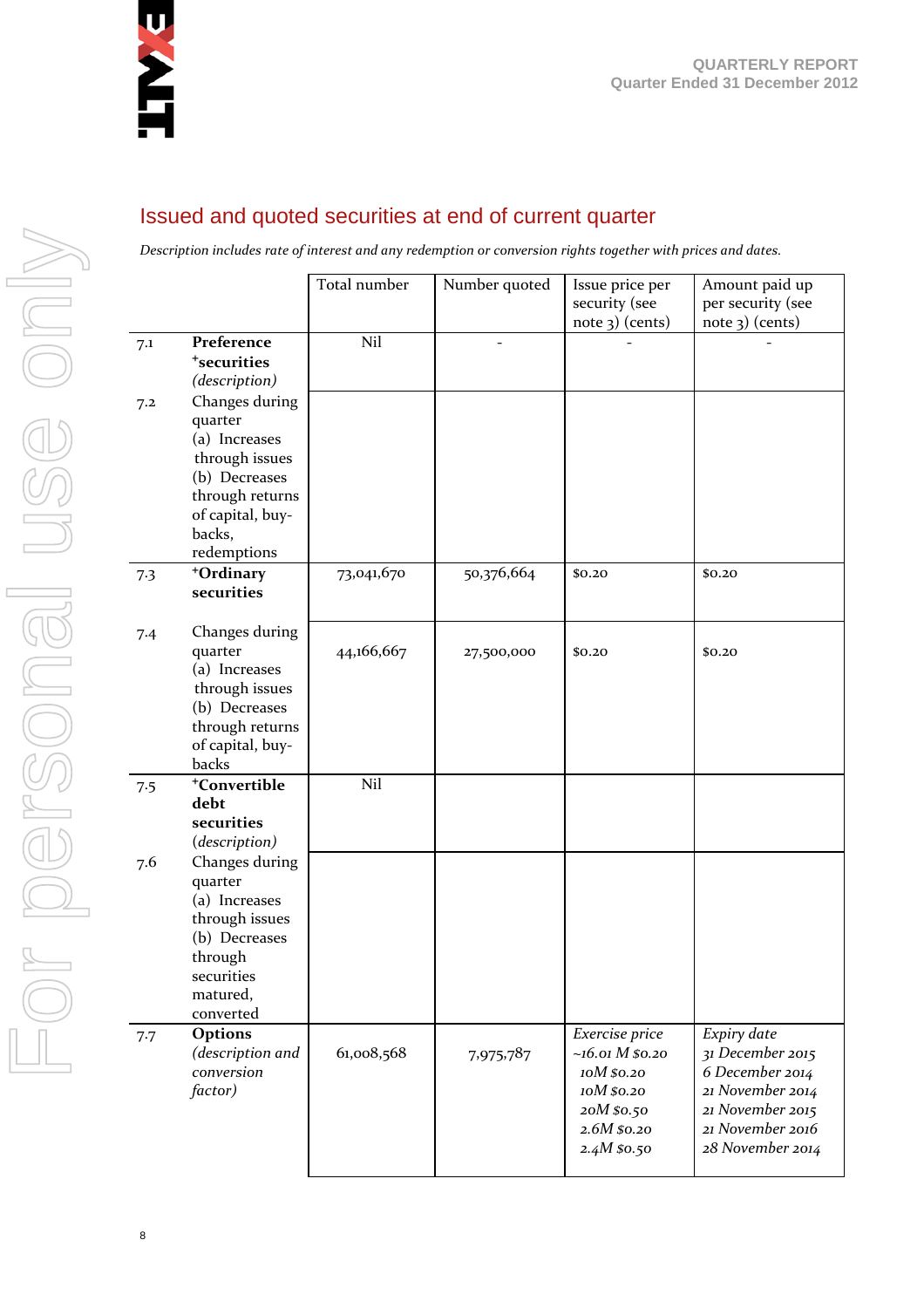

| 7.8  | Issued during<br>quarter                      | 45,000,000 | Nil | 10M \$0.20<br>10M \$0.20<br>20M \$0.50<br>$2.6M\,$ \$0.20<br>2.4 $M$ \$0.50 | 6 December 2014<br>21 November 2014<br>21 November 2015<br>21 November 2016<br>28 November 2014 |
|------|-----------------------------------------------|------------|-----|-----------------------------------------------------------------------------|-------------------------------------------------------------------------------------------------|
| 7.9  | Exercised<br>during quarter                   | Nil        |     |                                                                             |                                                                                                 |
| 7.10 | <b>Expired during</b><br>quarter              | Nil        |     |                                                                             |                                                                                                 |
| 7.11 | Performance<br><b>Shares</b><br>(totals only) | 84,000,000 |     |                                                                             |                                                                                                 |
| 7.12 | <b>Unsecured</b><br>notes (totals<br>only)    |            |     |                                                                             |                                                                                                 |

# Compliance statement

1 This statement has been prepared under accounting policies which comply with accounting standards as defined in the Corporations Act or other standards acceptable to ASX (see note 5).

2 This statement does /does not\* *(delete one)* give a true and fair view of the matters disclosed.

Sign here: ............................................................ Date: 30 January 2013

(Director/Company secretary)

Print name: Barry Tudor